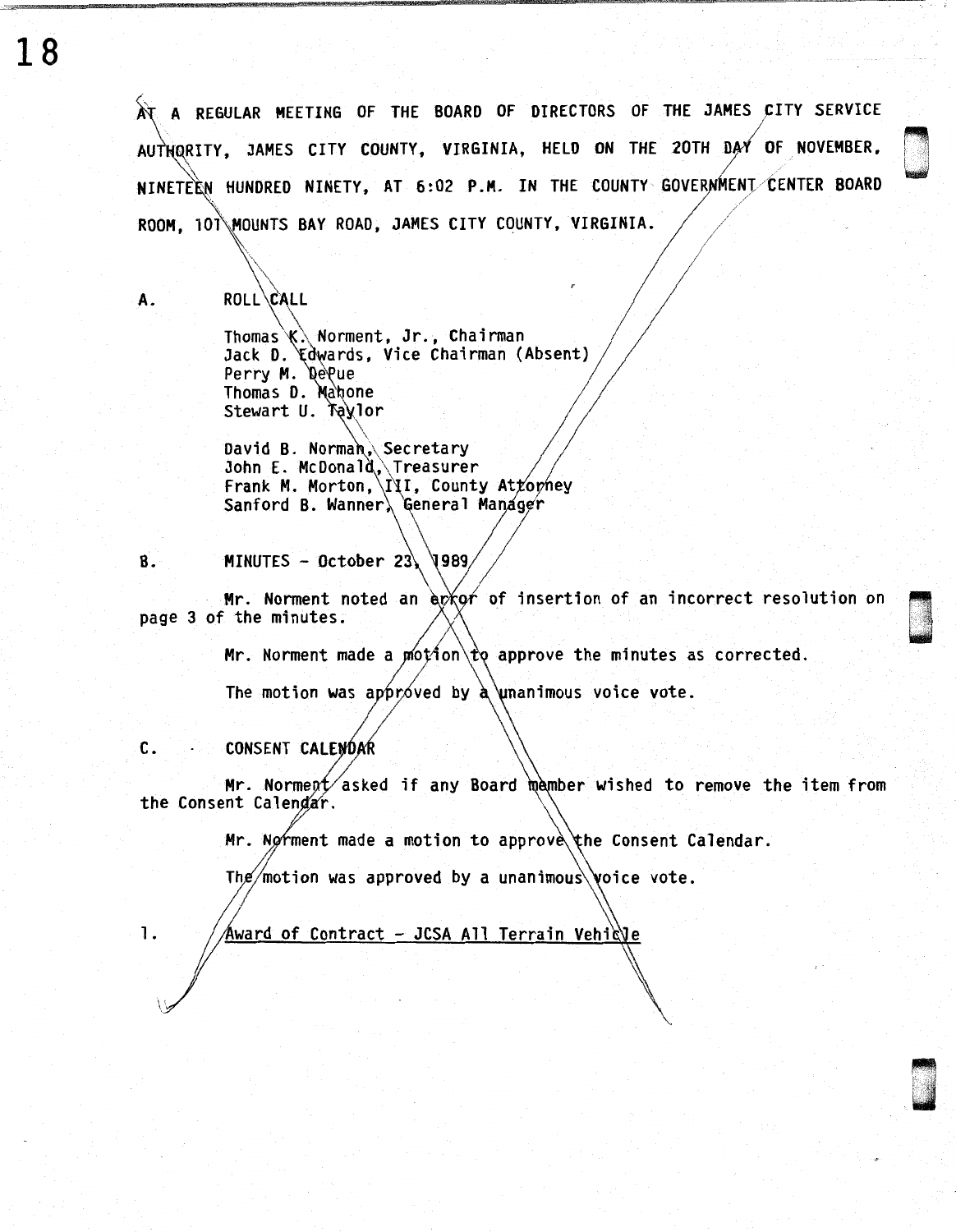AT A REGULAR MEETING OF THE BOARD OF DIRECTORS OF THE JAMES CITY SERVICE AUTHORITY, JAMES CITY COUNTY, VIRGINIA, HELD ON THE 20TH DAY OF NOVEMBER, NINETEEN HUNDRED NINETY, AT 6:02 P .M. IN THE COUNTY GOVERNMENT CENTER BOARD ROOM, 101 MOUNTS BAY ROAD, JAMES CITY COUNTY, VIRGINIA.

## A. ROLL CALL

Thomas K. Norment, Jr., Chairman Jack D. Edwards, Vice Chairman (Absent) Perry M. DePue Thomas D. Mahone Stewart U. Taylor

David B. Norman, Secretary John E. McDonald, Treasurer Frank M. Morton, III, County Attorney Sanford 8. Wanner, General Manager

### 8. MINUTES - October 23, 1989

Mr. Norment noted an error of insertion of an incorrect resolution on page 3 of the minutes.

Mr. Norment made a motion to approve the minutes as corrected.

The motion was approved by a unanimous voice vote.

### C. CONSENT CALENDAR

Mr. Norment asked if any Board member wished to remove the item from the Consent Calendar.

Mr. Norment made a motion to approve the Consent Calendar.

The motion was approved by a unanimous voice vote.

# 1. Award of Contract - JCSA All Terrain Vehicle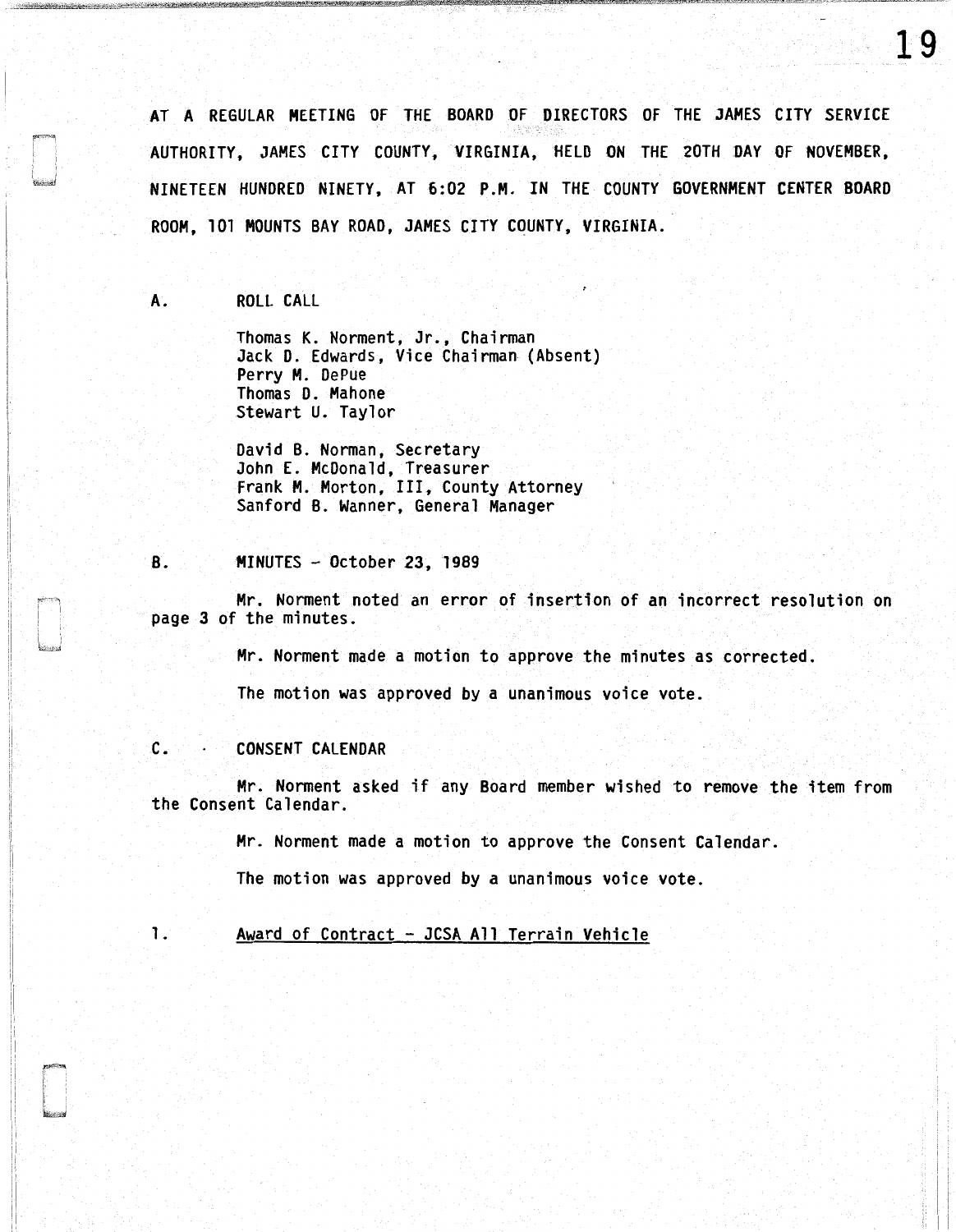# R E S 0 l U T I 0 N

-2-

# AWARD OF EQUIPMENT PURCHASE CONTRACT

- WHEREAS, funds have been allocated in the FY 90 budget for the purchase of a certain all terrain vehicle necessary for ongoing Service Authority responsibilities; and
- WHEREAS, specifications for said all terrain, vehicle have been prepared and advertised for procurement; and
- WHEREAS, competitive bids were sought and only one bid being received from Owsley and Sons, Incorporated of Fort Mill, South Carolina, in the amount of \$74,494.
- NOW, THEREFORE, BE IT RESOLVED that the Board of Directors, of James City Service Authority, James City County, Virginia, approves the award of the contract for an all terrain vehicle to Owsley and Sons, Incorporated in the amount of \$74,494; and, authorizes and directs the Secretary of the Board to execute the equipment contract.

#### *D.*  BOARD CONSIDERATIONS - None

£. BOARD REQUESTS AND DIRECTIVES - None

Mr. Norment made a motion to convene into executive session pursuant to Section 2. l-344(a)(7) of the Code of Virginia to consult with legal and staff members on a matter of probable litigation at 6:05 p.m.

u '

The motion was approved by a unanimous voice vote.

Mr. DePue made a joint motion to approve the recommendation made by the County Attorney on the Settler's Mill case and to reconvene into open session at 6:10 p.m.

The motion was approved by a unanimous voice vote.

Mr. Norment made a motion to approve the executive session resolution.

## R E S O L U T I O N

MEETING DATE: November 20, 1989

# CERTIFICATION OF EXECUTIVE MEETING

WHEREAS, the Board of Directors of the James City Service Authority, (Board) has convened an executive meeting on this date pursuant to an affirmative recorded vote and in accordance with the provisions of the Virginia Freedom of Information Act; and

20